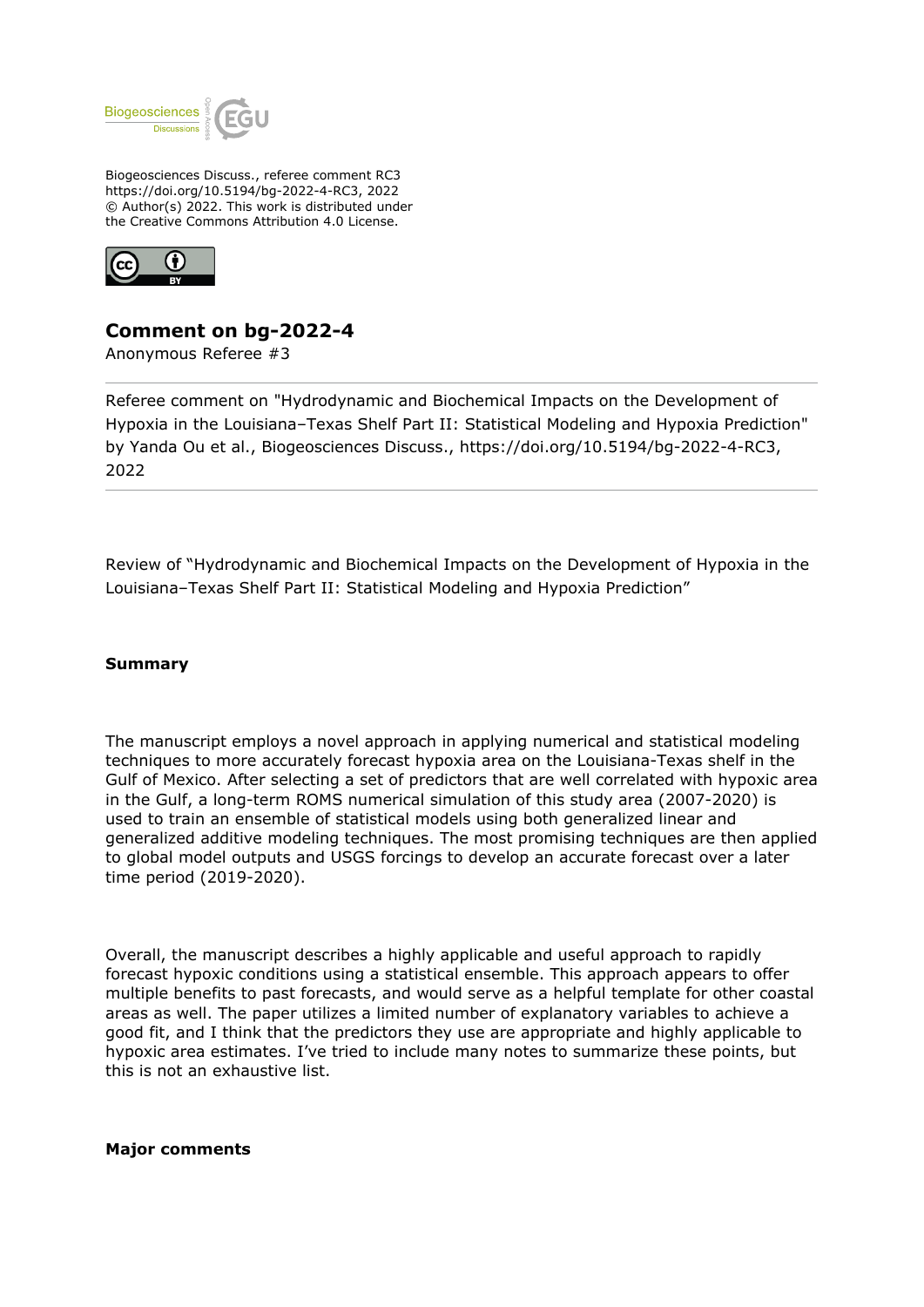*General*:

There is a fair amount of general awkward phrasing and minor grammatical and spelling errors, but I don't find that they hinder my own understanding of the content.

### *Introduction*:

I think that this section could be broken up into three sections as opposed to the 2 paragraphs it has now. Currently, only one sentence discusses the ecological/societal consequences of hypoxia in this region, and the authors immediately begin discussing the predictive capabilities of previous forecasting efforts. In my opinion, there could be more motivation in the first paragraph that illustrates why hypoxia forecasts are important and useful, and the benefits that environmental managers and others could gain from an accurate forecast. Otherwise, this reads a bit more like an interesting scientific modeling exercise done for its own sake. The second paragraph could then focus on past efforts to create a forecasting system, while the final paragraph could talk about some of the shortcomings that this model ensemble will address.

#### *Methods*:

I have some minor questions about the equations described for the hydrodynamic-related predictors section, but I don't think that they are likely to alter the conclusions of the paper in a meaningful way.

#### *Discussion*:

Would suggest renaming this section as "results" since a discussion section is typically what is described in the conclusions section here.

*Conclusions*:

I think that the paper would benefit from a more comprehensive conclusion that reiterated some of the broader implications and benefits that could come from this hybrid ensemble approach. The final two sentences are really just devoted to saying that this is the first of its kind, which again reinforces some of the issues I mention in the introduction related to this being a pure modeling exercise.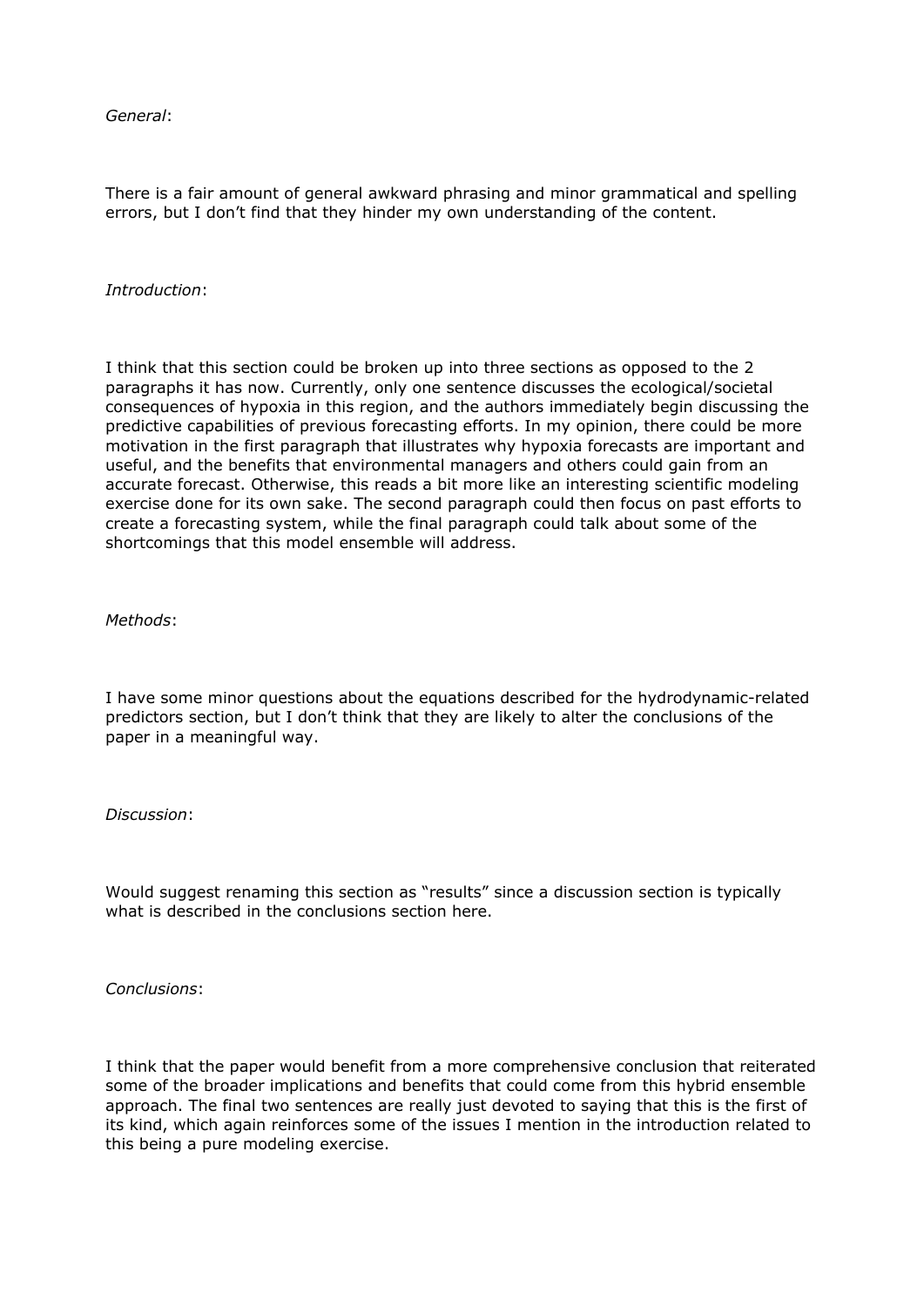# **Specific Comments**

Line 15: It may benefit the reader to include a percentage value in comparison to the low RMSE value of 3204 square kilometers, which may be quite large in other coastal systems.

Line 20: Suggest removing the words "by far". Because this model is the first to do this, the modifier "by far" suggests that no other groups are anywhere near this operational capability. I'm not sure if this is the intent, maybe this is meant instead to say that this ensemble model has the highest performance skill "by far".

Line 25: Suggest changing to "shelf-wide" here and elsewhere in the paper

Line 30: I've seen "destruction" of hypoxia used more often than "deconstruction" in the literature, suggest making this change

Line 41-43: Awkward phrasing, cut out "however" from sentence

Line 46-47: Suggest rephrasing as "An additional Bayesian model applied to summer bottom DO predictions accounts for May total nitrogen…"

Line 49-52: Suggest rewording as "Mechanistic prediction methods have also been applied by Laurent and Fennel (2019) to develop a weighted mean forecast that is calibrated using May nitrate loads and three-dimensional hindcast simulations over the period 1985-2018. Once calibrated, the model only requires May nitrate loads as an input to produce the seasonal forecast for a given year."

Line 55: Suggest changing "shortages" to "drawbacks"

Line 55-59: Remove periods before points 2 and 3, otherwise you can remove the colon and break them all up into single sentences. Point 2 could also be reworded slightly, reads awkwardly now. Change "year-to-year" to "interannual"

Line 61-62: Suggest rewording to something like "Here we aimed to provide a new technique in HA prediction that considers both stratification and biochemical effects, and accurately produces daily forecasts of HA based on selected predictors' own forecasts."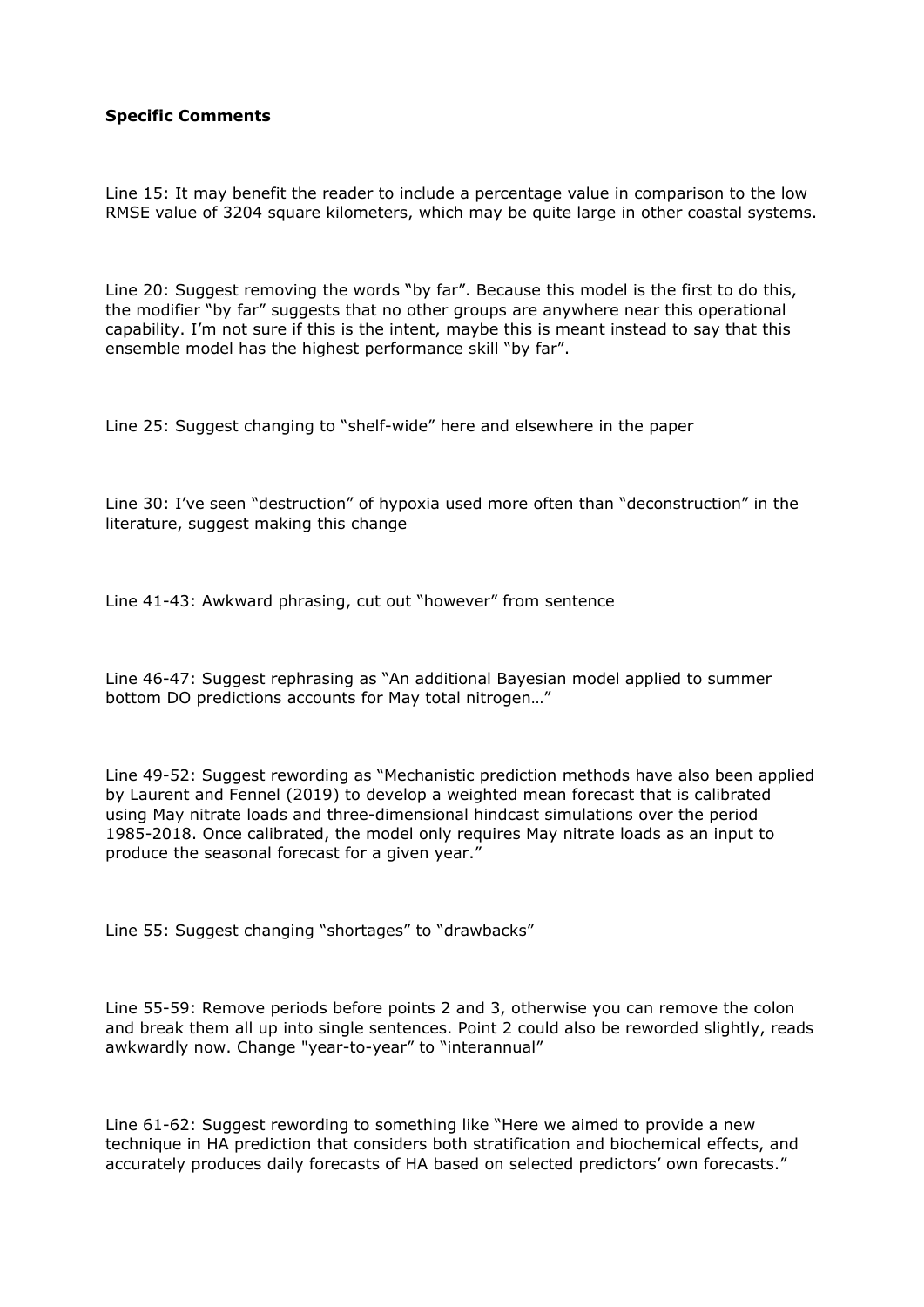Line 65-67: Hypoxic volume really hasn't been mentioned up to this point in the manuscript, and here you say that it will be neglected because HA is a better predictor anyway. Would suggest removing these sentences altogether.

Line 71-77: I understand that some of the data used for model evaluation are described in the companion paper, but this section seems to be much more focused on derived model inputs (e.g. reanalyses and model outputs). Suggest changing the title of this section to reflect this better.

Line 87: Suggest changing to "… the amount of energy per volume required to homogenize the entire water column"

Line 95: Change "… are other two factors influencing" to "are two other factors that influence"

Line 95-96: Could be worth mentioning that the effect of tidal mixing on stratification is neglected in this study site, since it's included as an additional term in the Simpson 1981 paper.

Line 98: The first term on the right-hand side of this equation is negative in Simpson et al. (1978), but it seems like the way that this has been defined (reversing the position of water density and depth-integrated water density), that this may actually be referencing the equation of Simpson 1981. Equation 1 in Simpson 1981 also does not have "h" in the first right-hand side term, but I'm unsure if this is an error on Simpson's part since it appears in the 1978 paper. Suggest changing the reference and/or modifying the equation (may be easier just to change the reference rather than redo calculations/figures).

Line 110-111: Suggest referencing figure 1a here as was done in lines 90-92.

Line 126: Suggest changing "… estimated for the following" to "estimated by"

Line 128: I am having trouble understanding why this equation does not match what is shown in equation 2.27 of Monteith and Unsworth (2014). It looks as if some simplification occurred such that the denominator of the exponential (T-T', where T'=36K in Monteith and Unsworth) was incorporated into the numerator in the manuscript. However, when I plot the two curves against each other I find that they are unequal, and the gap increases with increasing temperatures. At 20 degrees C, for example, this is equal to vapor pressure difference of approximately 23 Pa. Is this a relatively minor difference, or is this likely to strongly affect the correlation found when combined with  $W^3$ ?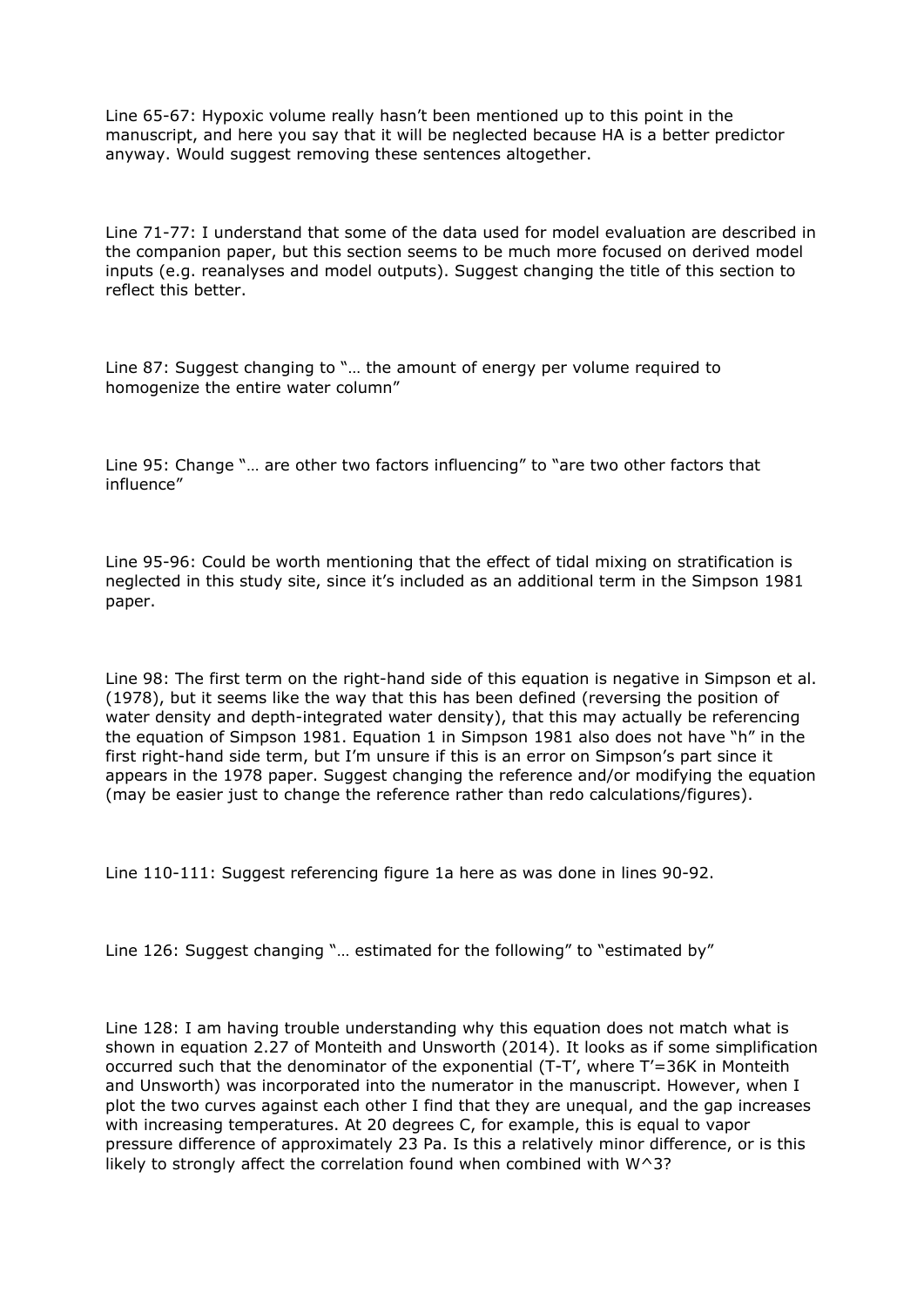Line 142-143: Here I would also suggest pointing the reader to figure 1a as was done in lines 90-92.

Line 145-146: Suggest changing phrasing to "However, global forecast model systems like HYCOM do not currently include biochemical fields."

Line 156: Suggest removing this sentence and adding the correlation metric to the sentence that describes it first from lines 153-155. This earlier sentence could then read "... calculated as 19 days ( $R^2=0.8157$ , Figure A2a)."

Line 158: Is there a reference for this decomposition rate coefficient, or has this described in more detail in the companion manuscript?

Line 163-165: I would suggest immediately describing these variables as PEA\_heat, PEA\_wind, and DCP\_temp, rather than defining them here again.

Line 166: Can you better define what it means when you state that "multicollinearity may become a problem"? Maybe adding a short technical detail on the ramifications of this would be helpful to the reader.

Line 169-170: Are all the grid cells the same size for this model domain? Is this described in more detail in the companion paper?

Line 188: Change "rest" to "remaining"

Line 190-191: Change "is chosen randomly" to "are chosen randomly" and "is grouped into" to "are grouped into"

Line 192: Suggest changing to "split at intervals of 5000 km<sup> $\sim$ 2"</sup>

Line 272: Some awkward phrasing "… which impose more threatens to the shelf ecosystem."

Line 299: Misspelling of "procedure"